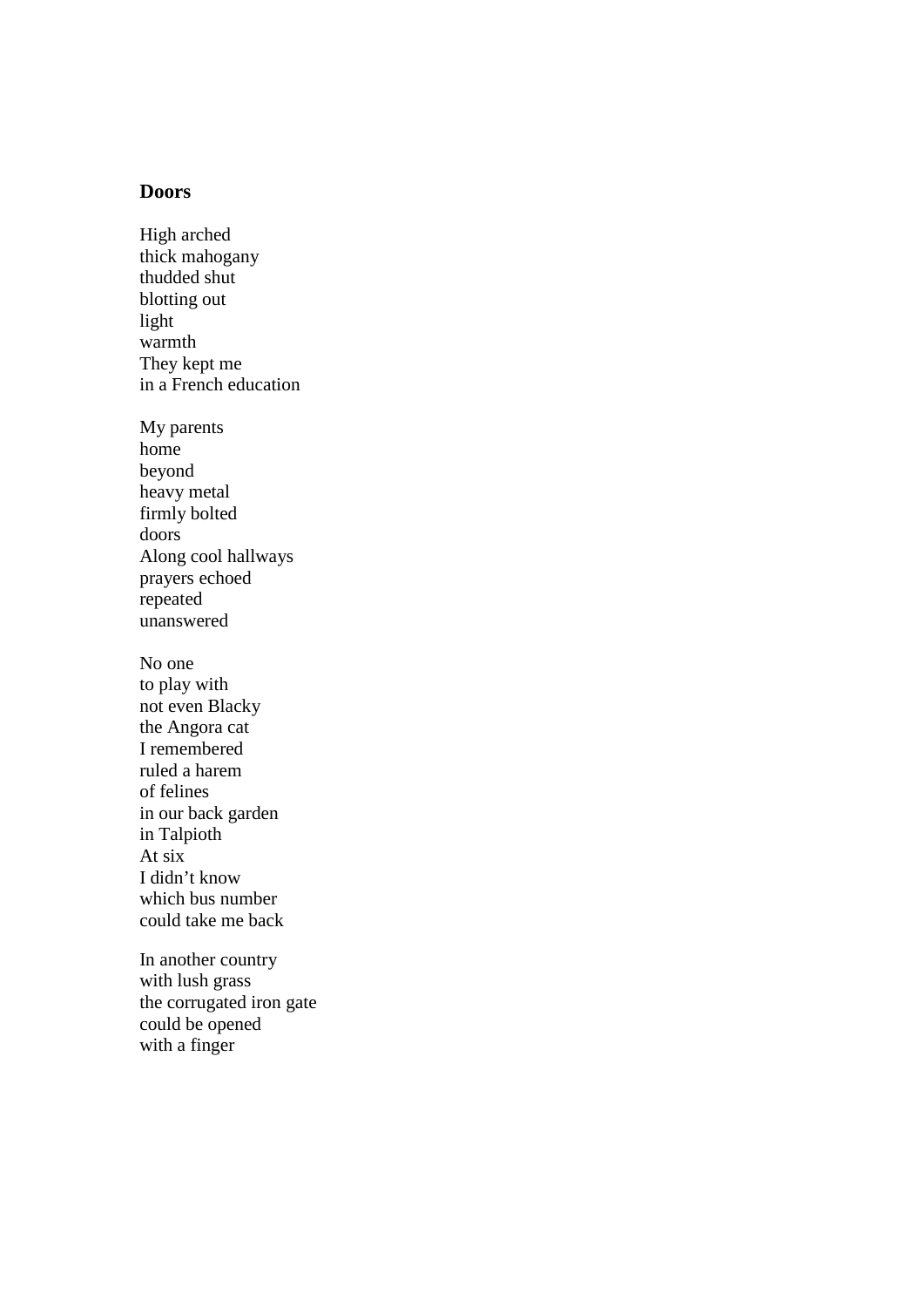Alps spectacular, snowy and insurmountable reflected in limpid lakes where swans snapped when fed None of the roads were familiar

The headmaster's aviary Chirped his loneliness with a woman only sometimes his wife

Another country where hot desert storms breathed on one's face as though an invisible hand had opened an oven door without the savor of cinnamon buns

Then the door in Jerusalem closed while in London mother opened another hoping father would relent beg her to come back but before she suspected five others had replaced her Years she waited wasted hoping that door would open No one asked which doors we might need eventually we walked low through open doors